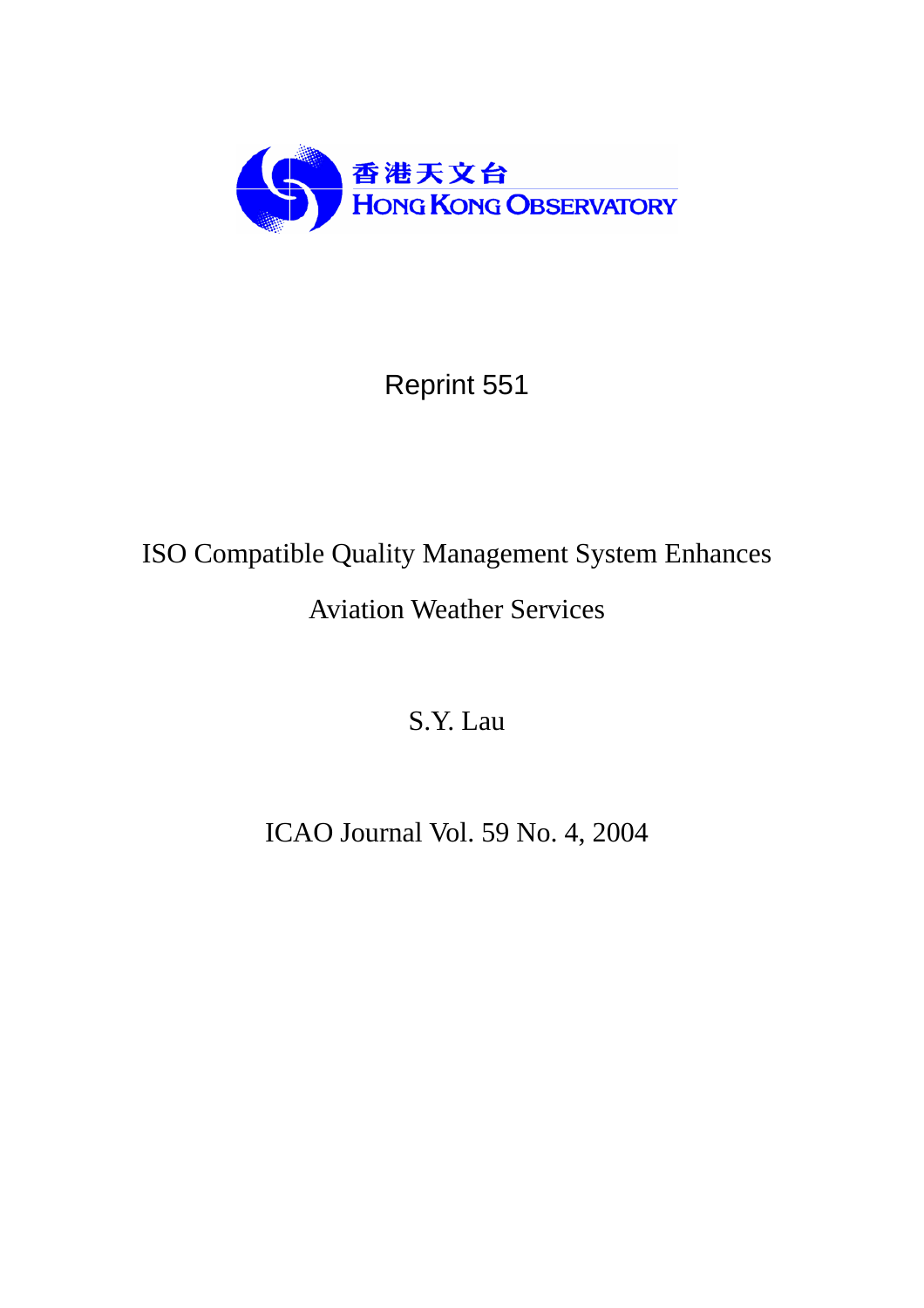## **ISO compatible quality management system enhances aviation weather services**

*The Hong Kong Observatory's recent establishment of a quality management system has helped to demonstrate to the aviation community that the authority can and will provide timely and responsive meteorological services.*

……… .……………… .… ..… ..… . SHARON LAU *HONG KONG OBSERVATORY (CHINA)* ……………………………………………

**HE Hong Kong Observatory** (HKO), the designated meteorological authority of the Hong Kong Special Administrative Region of China, established an ISO compatible quality management system (QMS) for its aviation weather service at Hong Kong International Airport in 2002. This was primarily in response to an ICAO recommendation that meteorological authorities develop an audited quality system in accordance with International Organization for Standardization (ISO) standards.  $\prod_{\text{the}}$ 

ISO 9000 is a quality management standard widely adopted around the world for establishing a QMS. The certification of the Hong Kong aviation weather service serves as a guarantee to the aviation community that the products and services provided meet the standards that have come to be expected internationally. It also assures customers that, besides cost effectiveness and productivity, continuous improvement of service quality  $\mathbf{r}$ mains a permanent objective.

With its emphasis on meeting customer requirements and achieving customer satisfaction, an ISO 9000 series QMS assures the aviation community that processes are in place to address their concerns. Through these processes, a closer relationship is fostered between the service provider and users, allowing them to understand each other's capabilities and requirements. Customers gain a deeper appreciation for the services provided, which helps to improve customer loyalty.

Internally, certification helps to control and improve the quality of

services provided to the aviation community. It also increases responsibility, accountability and quality consciousness among HKO staff.

The HKO embarked on the implementation of an ISO 9000 series QMS for its aviation weather service in late 2001. An ISO

9000 quality management

consultant was hired to assist in setting up the quality management system and preparing for the certification. The system was put in place in March 2002 and the certification process was completed in October of that year. A full commitment from all parts of the organization and a solid infrastructure made this relatively quick process possible.

For ISO certification, documented QMS that meets ISO 9001:2000 standards has to be developed. A quality management system is a set of processes that is designed to control and improve the quality of the products and services provided. The ISO 9001:2000 series is governed by eight principles, namely a customer focus, leadership, involvement of people, the use of a process approach, a systems approach to management, a process for continual improvement, a factual approach to decision making, and the development of mutually beneficial supplier relationships. The application of these principles is described briefly below.

*Customer focus*. ISO 9001:2000 puts much emphasis on customer focus. It is important that current and future customer needs are understood, that customer requirements are met, and that the organization strives to exceed customer expectations. To collect customer requirements and monitor the quality of services as perceived by the customers, a customer satisfaction survey which was started some 10 years ago has been institutionalized as part of the quality management system.

Customer feedback from such



**The Hong Kong Observatory established an ISO 9000 series QMS for its aviation weather service in 2002. In implementing a quality management system, all processes have to be documented, monitored and improved as part of a continual improvement strategy.**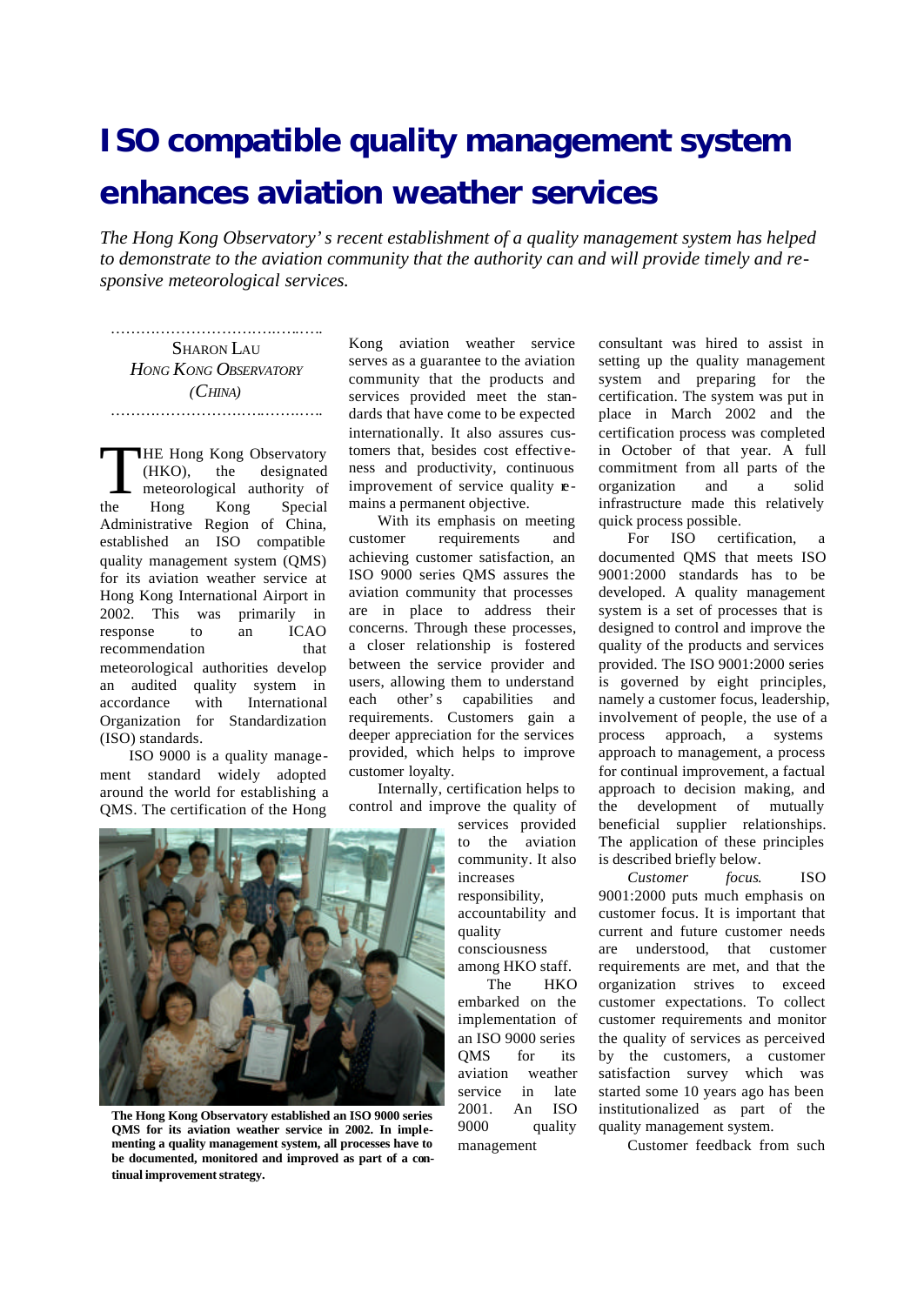surveys is integrated into HKO's regular improvement process. In addition, liaison group meetings are held twice a year for face-to-face discussions. Apart from these formal processes, there are also regular meetings with air traffic control personnel, visits to airlines and to the meteorological office in order to foster better mutual understanding.

All customer feedbacks and complaints are formally recorded and follow-ups documented. A formal response is then given to the customer before the feedback or complaint is considered "closed."

*Leadership*. It goes without saying that one of the main responsibilities of the top management of any enterprise is to establish the purpose and direction of the organization and to provide adequate resources for achieving the objectives. The top management should also create and maintain an environment in which staff will work towards the objectives. To lead the QMS implementation and certification process, the HKO appointed a management representative in early 2002 to establish the quality policy and quality objectives.

*Involvement of people*. To ensure successful certification it is important to have the full understanding and commitment of people at all levels of the organization, not just the management. Before implementing the system at the HKO, quality awareness training was provided to all relevant staff. With QMS implementation, all staff took on extra responsibilities, such as the day-to-day consistency checks as part of the data and product quality assurance and control process. After establishing quality documentation, further briefings were provided to staff to ensure that they understood their respective roles in the QMS. The training and briefings served to heighten responsibility,

accountability and quality consciousness among the staff.

Since aviation weather service is closely related to the safe operation of aircraft, all staff have to be qualified and competent in

their jobs. This is achieved through the provision of adequate training. All aviation forecasters working at the Hong Kong International

Airport, for example, must complete and pass the necessary training and be certified before they can serve as aviation forecasters. To maintain professional standards, the

technical know-how of all aviation forecasters is audited on an annual basis.

*Process approach*. A process is a set of interrelated or interacting activities which transforms inputs into outputs. A QMS can be thought of as a single large process that uses many inputs to generate many outputs. This large process, in turn, is made up of many smaller processes. All activities and resources related to aviation weather services, including both operational and administrative ones, have to be managed as processes.

Take, for example, "product realization," which is one of the key processes. As with other processes this activity can be divided into smaller processes, in this case the identification and review of customers' product requirements, the development of the products, and the revision of procedures in light of the new product, etc.

The existing mode of operation of the HKO aviation weather service was reviewed and the endto-end processes identified. Through

this review, workflow was streamlined and some work was automated. This helped to confirm that the processes were well thought out and effective.

All processes have to be



**Introduction of a quality management system was relatively straightforward for the Hong Kong Observatory because many of the detailed procedures and processes required were already in place.**

documented, monitored and improved as part of the continual improvement process. In most cases, monitoring and measurement activities take the form of selfchecks and monitor checks. Monitoring and measurement activities are also carried out for products. However, the correctness of forecasts and warnings cannot be verified until after they have been delivered to customers. These processes have to be carried out by qualified staff, which comes back to the importance of the professionalism of staff discussed above.

The performance of these processes and products has to be measured against the quality objectives. For easy monitoring, the HKO developed a checklist from the quality objectives. Compliance with these quality objectives is checked every quarter.

*Systems approach to management*. Many of the HKO operational and administrative processes for providing aviation weather service had already been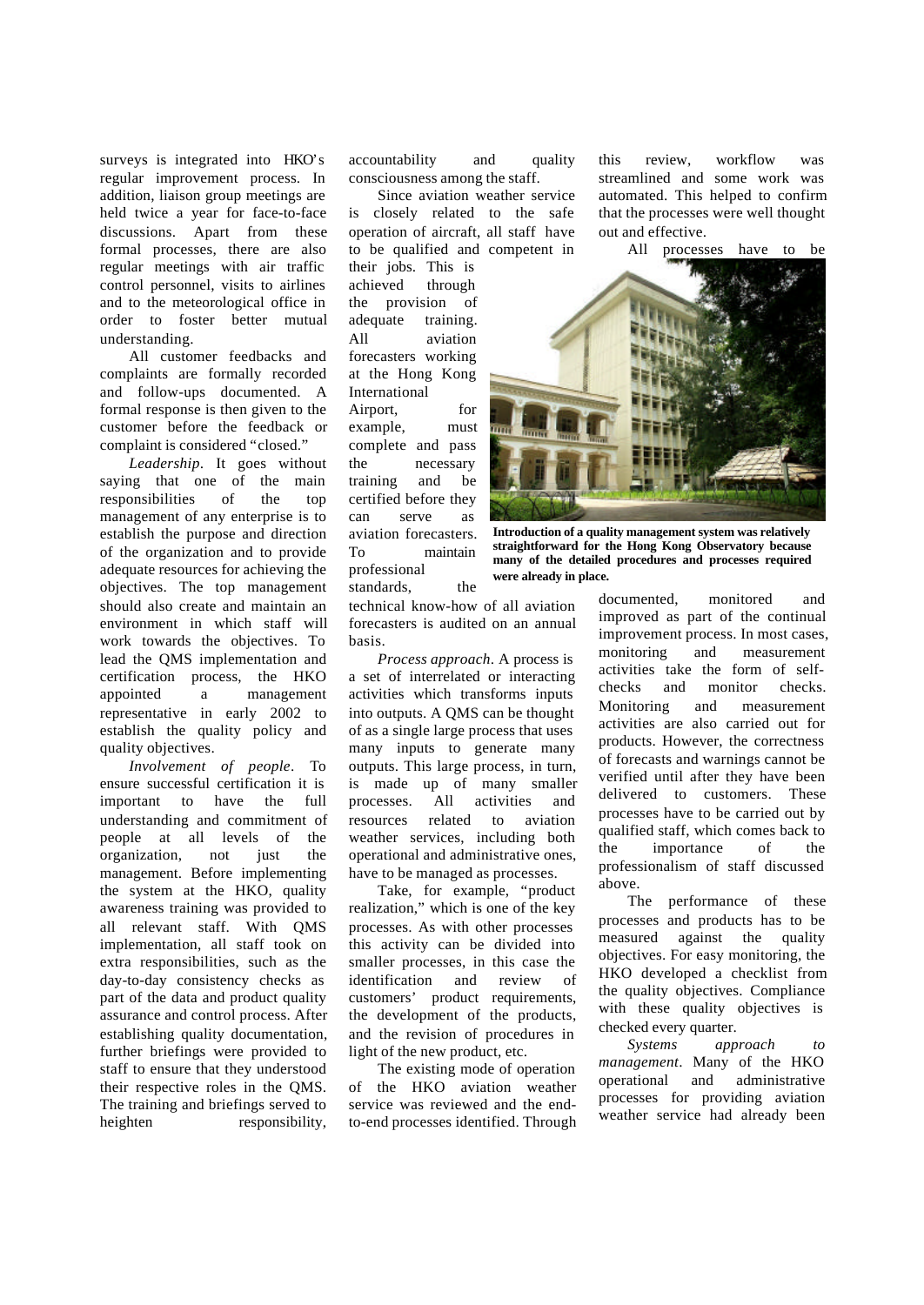documented. These processes were reviewed and any gaps between the ISO requirements and existing processes were identified. Quality system procedures were then developed for these gaps and applied so that the processes to achieve the best results could be aligned and integrated.

*Continual improvement*. ISO 9001:2000 puts much emphasis on the need to make improvements. Specifically, the effectiveness and suitability of the quality management system has to be evaluated, and improvement areas identified and implemented. Apart from management review using the data collected from the monitoring and measurement process to identify areas for further improvement, the HKO also made use of an established mechanism to review and improve service delivery. This takes the form of an operation and management group that includes all staff grades. Apart from regular meetings, staff are encouraged to make suggestions through e-mails and a web-based discussion forum on ways to improve processes. Through process re-engineering and automation, the man-hours required for provision of aviation weather service have been reduced by 30 percent over the past five years. The man-hours saved were then redeployed to the development of new and improved products for the aviation community.

*Factual approach to decision making*. Effective decisions must be based on the analysis of data and information. To collect the necessary data, processes have to be established to measure and monitor performance. A forecast verification system has been developed to give a score for each terminal aerodrome forecast (TAF) in accordance with the ICAO requirement for accuracy for each of the weather elements. Other performance statistics, such as timeliness and conformance to specification, are also collected and analysed. These data serve as the basis for identifying areas requiring further improvement.

Apart from performance data obtained from monitoring and measurement activities, other performance information, such as customer satisfaction survey results and supplier performance records, are also collected in the data analysis process.

*Mutually beneficial supplier relationships*. Organizations depend on their suppliers to help them create value, and it is important that a mutually beneficial relationship is maintained. At HKO, suppliers are evaluated and selected on the basis of their ability to meet purchase order requirements and their past performance.

Apart from external suppliers, some services are provided by other divisions within HKO. An internal service agreement laying down the scope of the service is signed with all internal suppliers. This certifies that both parties know where their responsibilities lie.

**Implementation process.** The process leading to ISO 9000 series certification can be roughly divided into six steps: the training and appointment of management representatives; preparation of quality documentation; implementation of the quality system; commissioning of the certification body; internal audits; and certification audits.

In the first step, the training and appointment of management representatives, ISO 9000 awareness training was provided to all relevant staff, and a management representative and deputy management representative were subsequently appointed to lead the entire implementation and certification process.

The second step – the preparation of quality documentation – can be divided into

four layers: quality policy and objectives; quality manual and quality system procedures; operational manuals and procedures; and record-keeping.

It is important that quality objectives are measurable. In defining these objectives, the HKO made reference to the desirable accuracy and timeliness defined in ICAO Annex 3<sup>\*</sup>. Apart from focusing on the product, the level of customer satisfaction is also included as one of the quality objectives.

The quality manual describes the scope of the QMS, the quality policy and interaction of the processes. The quality system procedures provide details about the procedures used. The quality manual and quality system procedures, as well as operational manuals and procedures, were developed around the existing framework. This approach minimized the resources required for implementing QMS. It also made it possible for staff to adjust to the new procedures more easily. In drawing up this documentation, the HKO closely followed ICAO and WMO regulatory and guidance material. Use was also made of established operational procedure manuals which summarize the know-how and work procedures that have been developed over the years.

Records are kept to provide traceability and to demonstrate conformance to requirements and effective operation of the QMS. Most of the weather information is now provided through electronic means and is regularly archived. This has eased the workload associated with record-keeping. Records are also kept to demonstrate that all equipment has

l

<sup>\*</sup> The annexes to the Convention on International Civil Aviation (also known as the Chicago Convention) contain provisions, including standards and recommended practices, for various aspects of aviation. ICAO Annex 3 concerns meteorological services for international air navigation.